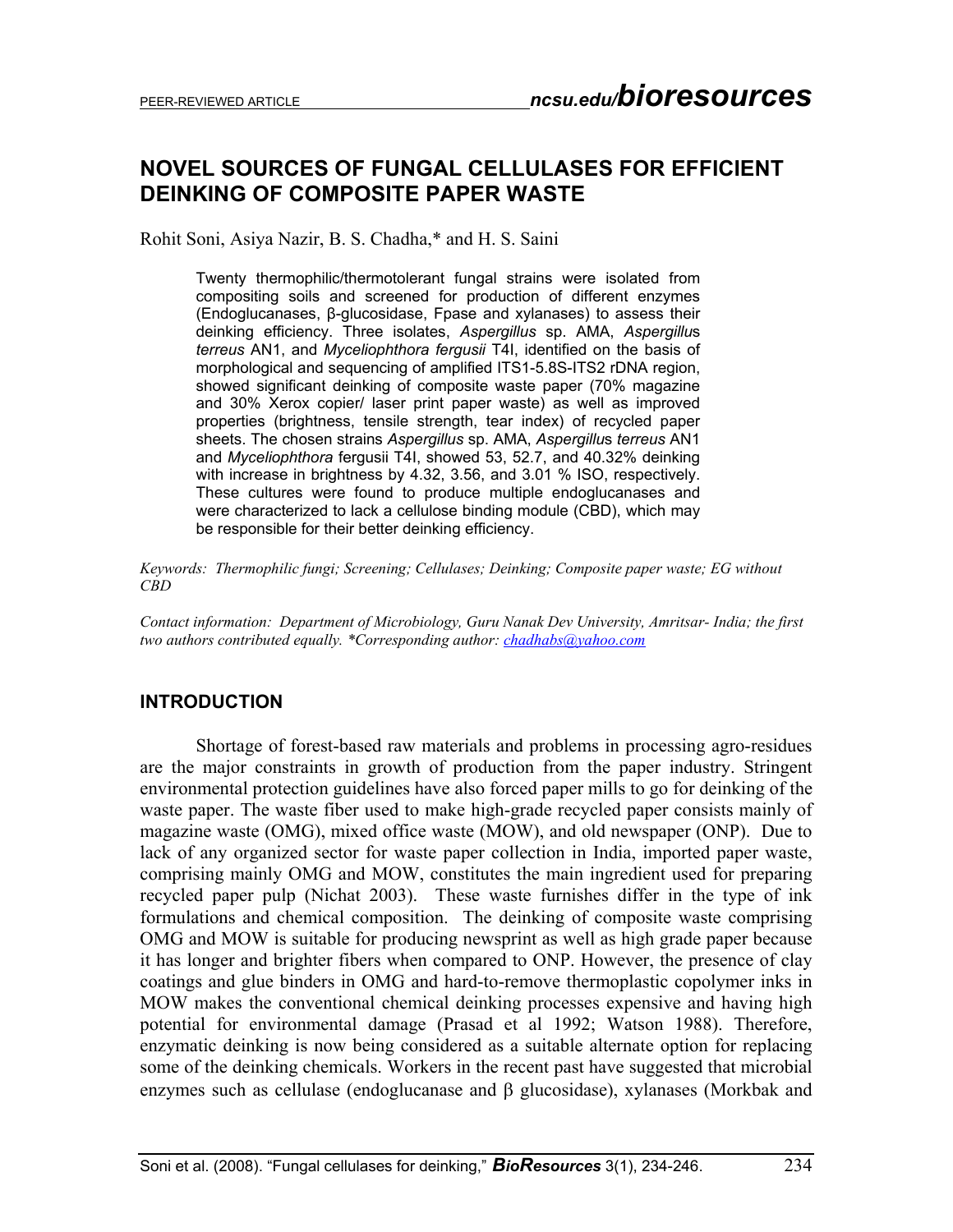Zimmerman 1998; Elegir et al. 2000; Sreenath et al. 1996; Qin et al. 1998; Viestures and Leitte 1999), esterases, and lipases have important role to play in biological deinking. The enzymatic treatment favors ink detachment from fibers without discharge of pollutants, thus contributing to environmental compatibility. The effect of cellulase in facilitating ink detachment during deinking of xerographic and laser printed-paper has been shown using preparations containing mixed enzyme (endoglucanase, cellobiohydrolase, β-glucosidase and xylanases) and mono-component activities (Prasad et al. 1992; Jeffries et al. 1994). On the other hand, removal of oil-based inks from magazine wastes is facilitated by addition of lipases and esterases. The cellulases bind and alter fiber surface or bonds in vicinity of ink particles resulting in removal of small fibers from the surface of ink particles, thus altering the relative hydrophobicity of the toner particles and reducing the hydrodynamic drag, which facilitate their removal during floatation step (Jeffries et al. 1994).

This study was designed to identify and evaluate novel sources of enzymes from diverse thermophilic/thermotolerant fungal isolates for biological deinking of composite paper furnish comprising of OMG and MOW. An extensive screening of these strains resulted in selection of *Aspergillus* sp. AMA, *Aspergillus terreus* AN<sub>1</sub>, and *Myceliophthora fergusii* T4<sub>i</sub> as suitable microbial sources of enzymes, for effective deinking.

# **MATERIAL AND METHODS**

### **Isolation of Fungal Cultures**

Twenty thermophilic/thermotolerant strains were isolated from composting materials/ soils collected from different regions of India (Jammu and Kashmir, Amritsar, and Ahmedabad). These cultures were grown at  $45^{\circ}$ C on yeast starch agar (YpSs, pH 7.0) of the following composition  $(\%; w/v)$ : starch 1.5, yeast extract 0.4, KH<sub>2</sub>PO<sub>4</sub> 0.23,  $K_2HPO_4$  0.2,  $MgSO_4$  7H<sub>2</sub>O 0.05, citric acid 0.057, and agar 2.0 (Cooney and Emerson 1964) and maintained on the same medium at  $4^{\circ}$ C. The strains were screened for production of endoglucanase (EG), avicel adsorbable endoglucanase activity (AAEG), β glucosidase, Fpase, and xylanase; in a few selected strains cellobiohydrolase and esterases activities were also assayed. The resultant extracts were used for deinking of composite waste paper. Three strains showing efficient deinking were identified morphologically, microscopically, and on the basis of rDNA sequence of ITS1-5.8 S-ITS2 region.

### **Extraction of DNA**

The DNA was extracted from 40 mg of lyophilized mycelium (ground to fine powder) that was suspended in 550 µl of extraction buffer (1 M Tris HCl pH 8.0, 4M NaCl, 250mM EDTA, 1% β- Mercaptoethanol, 10% sodium dodecylsulfate, SDS) and 300 µl of equilibrated phenol. Upon homogenization, the tubes were incubated for 15 minutes at 65°C. The DNA in the aqueous phase was purified with repeated extractions using equal volumes of saturated phenol chloroform iso-amyl alcohol (PCI) mixture (25:24:1). The resultant DNA was precipitated with 9 parts of ice-cold isopropyl alcohol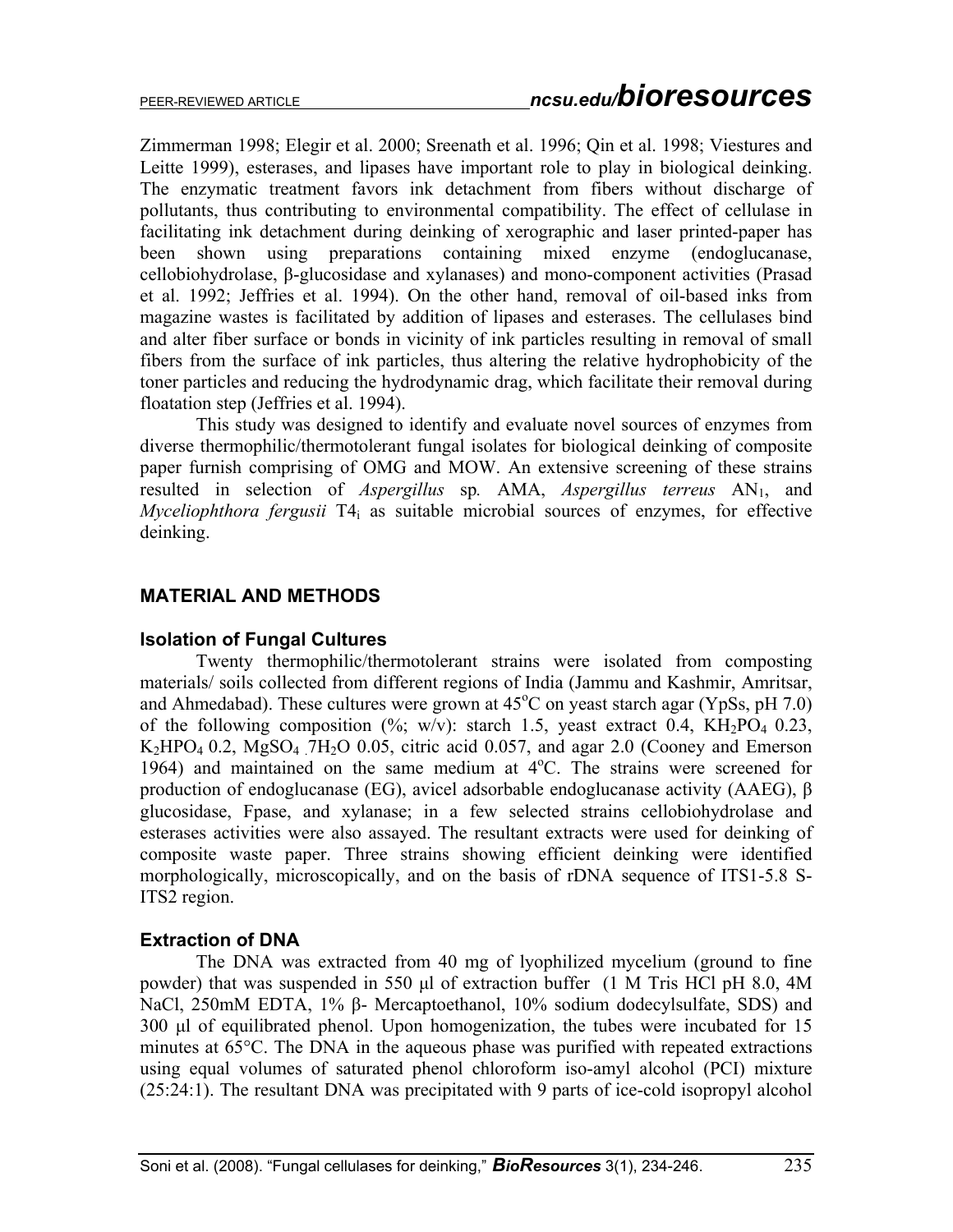and 1 part of sodium acetate (3M; pH 8.0). The tubes then were kept at -20°C for 2 h, followed by centrifugation for 15 minutes at 10,000 rpm. The resultant DNA pellets were rinsed with 70% ethanol, air dried, suspended in 50µl of sterilized double distilled water and stored at 4°C until use.

# **PCR Amplification of ITS and 18S Region**

The ITS1, ITS2 and the intervening 5.8S coding rDNA was amplified by PCR using ITS1 (5' TCCGTAGGTGAACCTGCGG 3') and ITS4 (5' TCCTCCGCTTAT-TGATATGC 3') primer pair (White *et al*. 1990). Amplification reactions mixture (50µl) contained 25µl of PCR mix (Genei, Bangalore, India), 2.5µl of DMSO, 100 pmoles of each primer and 100 ng of DNA template. Thermal cycling consisted of initial denaturation of 4 minutes at 95°C, followed by 30 cycles, denaturation step at 94°C for 50 seconds, annealing step at 51°C for 1 minute, and primer extension at 72°C for 1 minute, followed by final extension step for 10 minutes at 72°C. Amplification products were electrophoretically resolved in 1.4% (w/y) agarose gel containing ethidium bromide. using 1X TAE buffer at 70 V.

### **Solid Substrate Culturing for Enzyme Production**

Solid state fermentation was carried out in Erlenmeyer flasks (250 ml) that contained ground rice straw as a carbon source (5 g) and basal medium (15 ml) of the following composition:  $KH_2PO_4$  0.4%,  $CH_3COONH_4$  0.45%, and  $(NH_4)_2SO_4$  1.3% (pH, 7.0), which was inoculated with spore suspension  $(2 \text{ ml}; 10^7 \text{ spores/ml})$ , prepared from seven days old culture grown on agar plates. The flasks were incubated for five days at 45 °C. The enzyme was harvested by adding 50 ml of sodium citrate buffer (50mM pH 6.0) to the flasks and kept at 45  $\mathrm{^{\circ}C}$  for 1h under mild shaking. The resultant slurry was filtered through muslin cloth and centrifuged at 8800 x g for 10 min, and the extracts were used for enzymatic assay.

### **Enzymatic Assay**

Endoglucanase (1, 4- β-glucan-4-glucanohydrolase, EC 3.2.1.4) and xylanase (endol, 4 β-D- xylanase, EC 3.2.1.8) activities were determined using 1% CM-cellulose and 1% Birch wood xylan, prepared in sodium citrate buffer (50 mM, pH 6.0), respectively. The reaction mixture containing equal amounts of suitably diluted enzyme and substrate was incubated at  $50^{\circ}$  C for 10 min and 5 min, respectively. The reaction was stopped by addition of DNS followed by boiling (Miller 1959); the colour developed was read at 540 nm using Novaspec II spectrophotometer (Pharmacia). The amounts of released sugar were quantified using glucose and xylose standards, respectively.

 The avicel absorbable activity (AAEG) was assayed as described by Arifoglu and Ogel. (2000). The reaction mixture containing 0.5 ml of sodium acetate buffer (25 mM, pH 5.0), 0.5 ml of culture supernatant and 100 mg of avicel was kept at  $4^{\circ}$ C for 1 h. After centrifugation, the residual EG activity in the supernatant was measured by using CMcellulose (1%). AAEG was measured indirectly by subtracting avicel non-adsorb able EG activity from total EG activity. Total cellulose activity (Fpase) was measured by using a Whatman No. 1 filter paper strip (1x 6 cm) as substrate (Wood and Bhat 1998).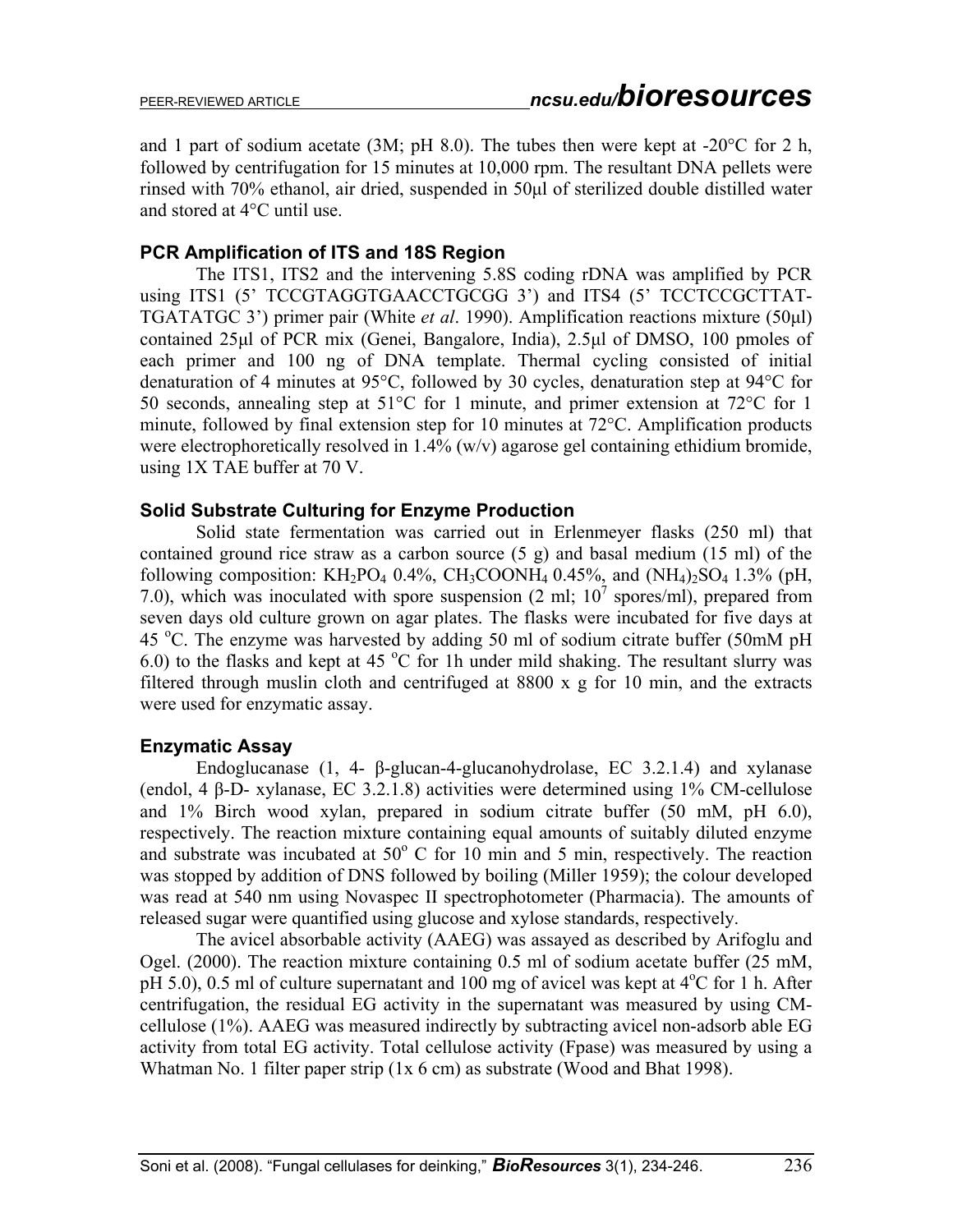β-Glucosidase (β -D- glucosido- glucanohydrolase, EC 3.2.1.21) and cellobiohydrolase (EC 3.2.1.91) were assayed using *p*-nitro phenyl- β -D- gluco pyranoside (pNPG) and *p*-nitro phenyl- β -D- cellobioside, respectively, in a micro-titre plate based method (Parry et al. 2001). Appropriately diluted enzyme (25 µl) was mixed with 50 µl of sodium acetate buffer (50 mM, pH 5.0). The reaction was initiated by adding  $25$  µl of pNPG/pNPC (10mM) and incubated at  $50^{\circ}$ C for 30 min; the reaction was terminated by adding 100 µl of NaOH-glycine buffer (0.4 M, pH 10.8), and the developed yellow color was read at 405 nm using an ELISA Reader (MULTISKAN; Lab system). One unit of β-glucosidase/ cellobiohydrolase activity was expressed as the amount of enzyme required to release 1 µmole of pNP per minute under assay conditions. For assay of esterase activity the above method was used, except that pNP acetate (1 mM) was used as substrate (Ghatora et al. 2006). The enzyme activities were expressed as units per gram dry weight substrate.

### **Characterization of Crude Endoglucanase**

Endoglucanase of the selected strains *Aspergillus* sp*.* AMA, *Aspergillus terreus* AN1 and *Myceliophthora fergusii* T4i was characterized for temperature and pH optima and thermostability. The effect of temperature on the endoglucanase activity was analyzed between  $30^{\circ}$ C and  $90^{\circ}$ C at pH 5.0. The optimum pH for enzyme activity was determined using 0.05M buffers ranging from pH 3.0 to 10.0 (citrate buffer (pH 3-6), sodium phosphate buffer (pH 7-8) and glycine- NaOH buffer (pH 9-10)) at optimal temperature previously determined for each enzyme. The stability of endoglucanase was monitored at optimal pH and temperature for 1h and residual activities were assayed.

 Strains selected on the basis of efficient deinking of waste paper were further characterized for presence of multiple endoglucanase by developing zymogram. Native polyacrylamide gel electrophoresis (PAGE) 10% with 1% resolving gel was used to resolve the desalted and concentrated enzyme samples (70 µg). After electrophoresis the gels were incubated for 15 min in 0.05 M sodium acetate buffer (pH 5.0) and overlaid on polyacrylamide gel containing CMC  $(0.5\%, w/v)$  for 2 h at  $50^{\circ}$ C. The overlay gel was removed and stained with 0.2% Congo Red. Bands corresponding to EG appeared as clear zone against a dark background after de-staining with 1M NaCl followed by treatment with 10% (v/v) acetic acid solution.

### **Deinking Experiments**

 Composite paper waste comprising of 70% OMG waste and 30% MOW was disintegrated in laboratory pulper (Universal) for 10 min at 4% consistency using tap water. The disintegrated pulp was recovered by dewatering through 200 – mesh wire and oven dried. The resultant pulp was suspended in sodium citrate buffer pH 6.0 (10% consistency), and enzymatic treatment was carried out using an enzyme dose of 50 units/100 g of oven dried pulp at 50 $\degree$ C. To inactivate the enzyme, the pulp suspension was boiled for 10 min. Finally the pulp was washed with tap water through 200-mesh wire and subjected to flotation (Lamort type original Kowaleshwski Floatation cell; capacity 25 Litres equipped with aerator operating at speed of 2500 rpm (model UEC-2026) by Universal Engineering Corporation , Saharanpur, India) for 20 min in presence of surfactant (0.1% Tween 80) and (0.1% CaCl<sub>2</sub>) as flotation aids. Control assays without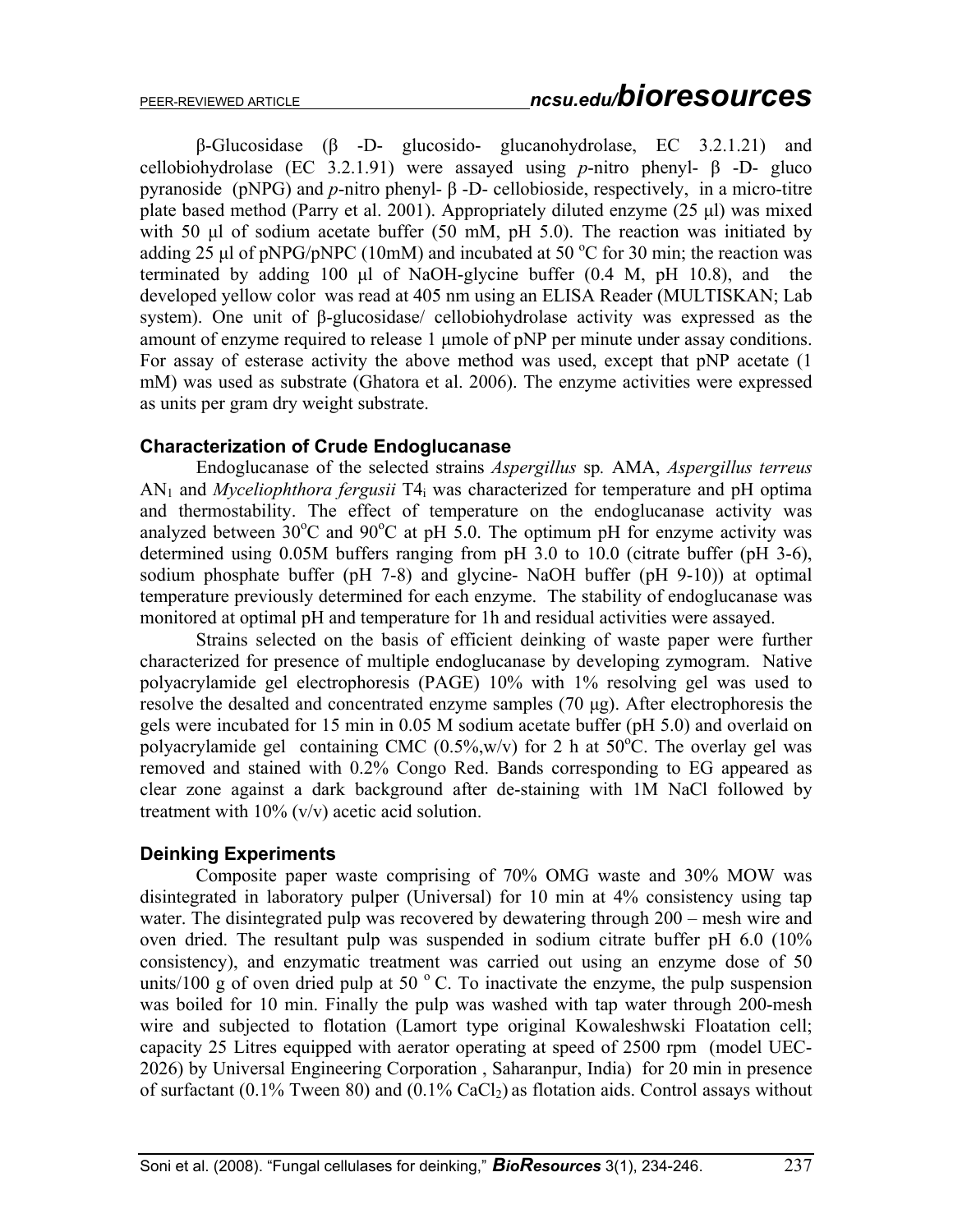enzyme treatment were carried out under identical conditions. After flotation, handsheets were prepared (TAPPI method T 205 sp-02) from enzyme-treated, as well as control pulp, using a semi-automatic handsheet maker (Universal Engineering Corporation, Saharanpur, India). The resultant handsheets were analyzed using an ELREPHO 70 image analyzer (Lorentzen and Wettre- Elrepho, Sweden). The brightness (TAPPI, T 452 om-02) and percent residual ink count in the handsheets was measured using the image analyzer at six different places on each handsheet, and results were expressed as mean values. The handsheets were also analyzed for properties like breaking strength, burst index, and tear index according to standard TAPPI methods (Marques et al. 2003).

# **RESULTS**

#### **Screening of Fungal Isolates for Production of Cellulases and Xylanase**

 Twenty fungal strains were isolated from soil collected from different regions of North India (Jammu and Kashmir, Amritsar, and Ahmedabad). These isolates, on the basis of morphological and microscopic examination of spore arrangements, were identified as *Myceliophthora* sp. strains, (V2A2, MYC and T4I), *Corynascus* sp. (JHG), *Humicola insolens* (J), *Malbranchea flava* (MF), *Melanocarpus* sp. (MEL), *Aspergillus* sp. (LC11, AMA, A6 and AN1), *Torula* sp. (ASS2, T22, T32 and AN6), *Emericella nidulans* (F), *Penicillium* sp. (CD2W3), *Chaetomium* sp. (1CHP), and an unidentified strain CS12. The molecular characterization of the strains showed that *Myceliophthora* sp. (MYC),. *Corynascus* sp. (JHG), and *Myceliophthora fergusii* (T4I) formed a distinct clade, whereas, *Malbranchea flava* (MF) had a distinct phylogenetic origin. The strains of *Aspergillus* sp. (AMA) and *A. terreus,* though, belonging to the same genus, were phylogenetically distinct and were supported by lower bootstrap values (Fig. 1). The strains were grown on solidified rice straw based culture medium at 45°C and studied for production of different enzymatic activities which included, endoglucanase (EG), avicel absorbable endoglucanase (AAEG) , Fpase, β-glucosidase, and xylanase.

 The results in Table 1 show that of the strains included in study, *Melanocarpus*  sp. (MEL), produced maximal amount of endoglucanase (115 units/g DW substrate), followed by *Aspergillus* sp. strain AMA (98.5 units/g DW substrate) and *A. terreus* AN1 (77.0 units/g DW substrate). The culture filtrates of *Aspergillus* sp. (AMA), *A. terreus* (AN1), and *M. fergusii* (T4I), did not show any AAEG activity under the given culture conditions. On the other hand *H. insolens* (J) showed maximal AAEG activity corresponding to 76.8 % of the total EG activity. Similarly higher fractions of AAEG activity was also observed for *Corynascus* sp. (JHG) and *Torula* sp.(AN6).

 The strain of *Melanocarpus sp*. (MEL) also produced high levels of FPase (11.65 units/g DW substrate) followed by *Aspergillus* sp. (AMA) which produced 4.5 units/g DW substrate of activity in addition to high levels of β-glucosidase activity (250 units/g DW substrate). However, the highest β-glucosidase activity was recorded in *A. terreus* AN1 (500 units/g DW substrate), followed by *Penicillium* sp. CD2W3 (110 units/g) and *Aspergillus* sp. LC11 (108.2 units/g). High level of xylanase was achieved in *Malbranchea sp.* (9000 units/g DW substrate) followed by *Penicillium* sp. CD2W3 that showed (6011 U/g DW substrate)*.* The titers of xylanase in *Aspergillus* sp. AMA (2782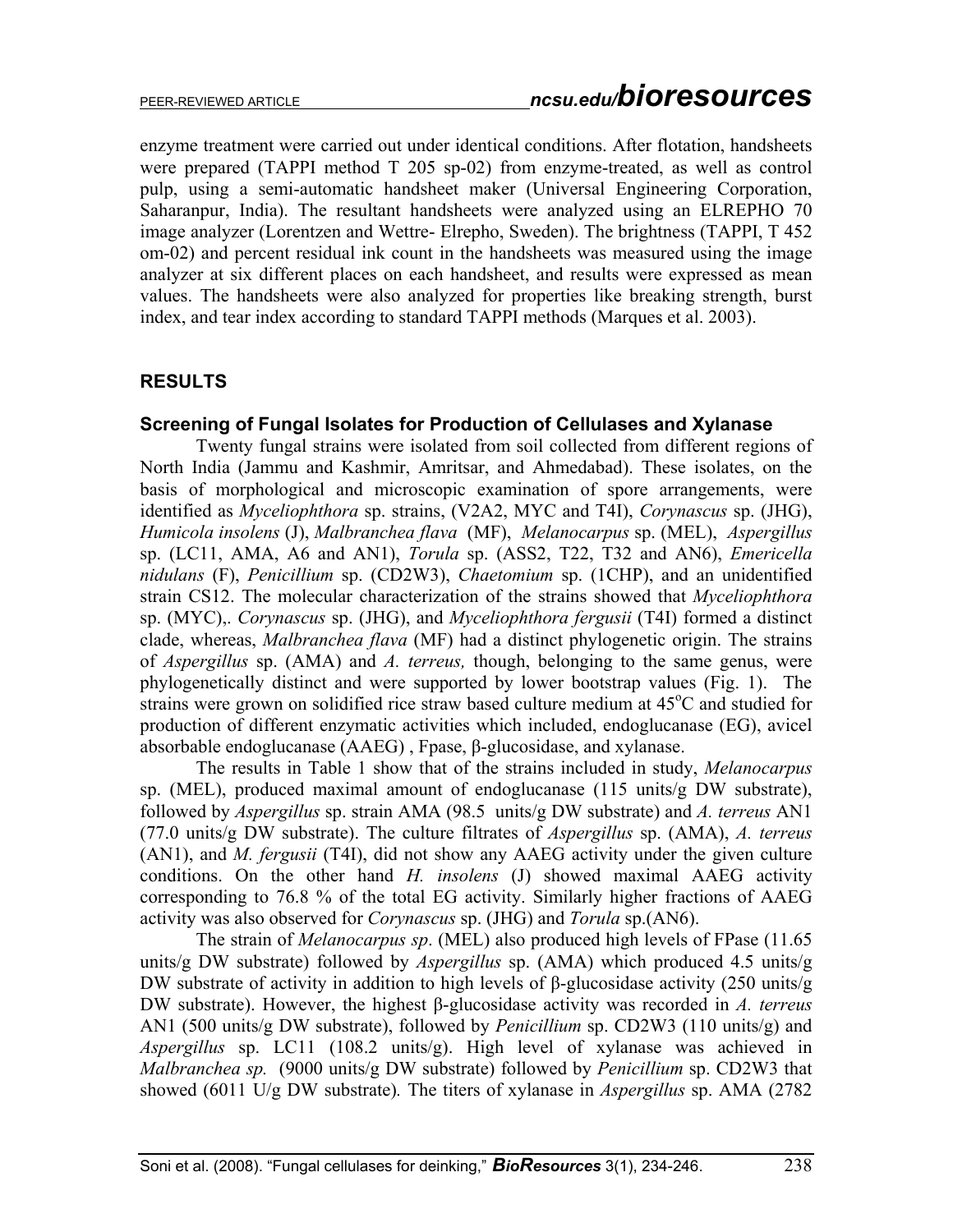units/ g DW substrate) and *A. terreus* (2580 units/ g DW substrate) were also high. In addition the observed levels of esterase activity in *Aspergillus* sp*. (AMA), Aspergillus terreus* (AN1) and *Myceliophthora fergusii* (T4I) were 86.7, 78.7, and 72.1 (units/ g DW substrate), respectively.



**Fig 1.** Diagram showing the dendrogram of fungal strains used in the deinking experiment. The strains were characterized on the basis of their ITS1-5.8S-ITS2 sequences and identified, in addition to morphology, on the basis of the alignment of the sequences from NCBI databases. The values at the nodes are bootstrap values.

### **Deinking Experiments**

 Table 2 shows results of deinking composite waste comprised of 70% OMG and 30% MOW. The handsheets were prepared with the composite pulp treated with different multi-component enzymes at a dosage of 0.5 units CMCase (EG)/ g pulp. Two parameters i.e., percent residual ink and brightness (ISO), were considered during screening of the potential of these enzymes for biodeinking. The results (Table 2) showed that treatment of pulp with enzyme preparations from *Corynascus* sp. (JHG), *A. terreus* (AN1)*, Torula* sp. (AN6), *Myceliophthora* sp. (V2A2), *M. fergusii* (T4i), *Aspergillus* sp. AMA, and *Malbranchea flava* (MF), yielded improvements in brightness. However, all the other preparations resulted in decrease in percent ISO brightness as compared to the control. All enzymes included in study, however, resulted in decrease in percent residual ink ranging between 5 to 53 %, when compared to the control. Maximal deinking efficiency was observed in *Aspergillus* sp. AMA, which showed up to 53% reduction in ink, followed by *A. terreus* AN1 (52.7%) and *M. fergusii* (T4I), showing 40.5 % reduction, with improved brightness of the resultant hand sheets by 4.32, 3.56 and 3.01 % ISO, respectively.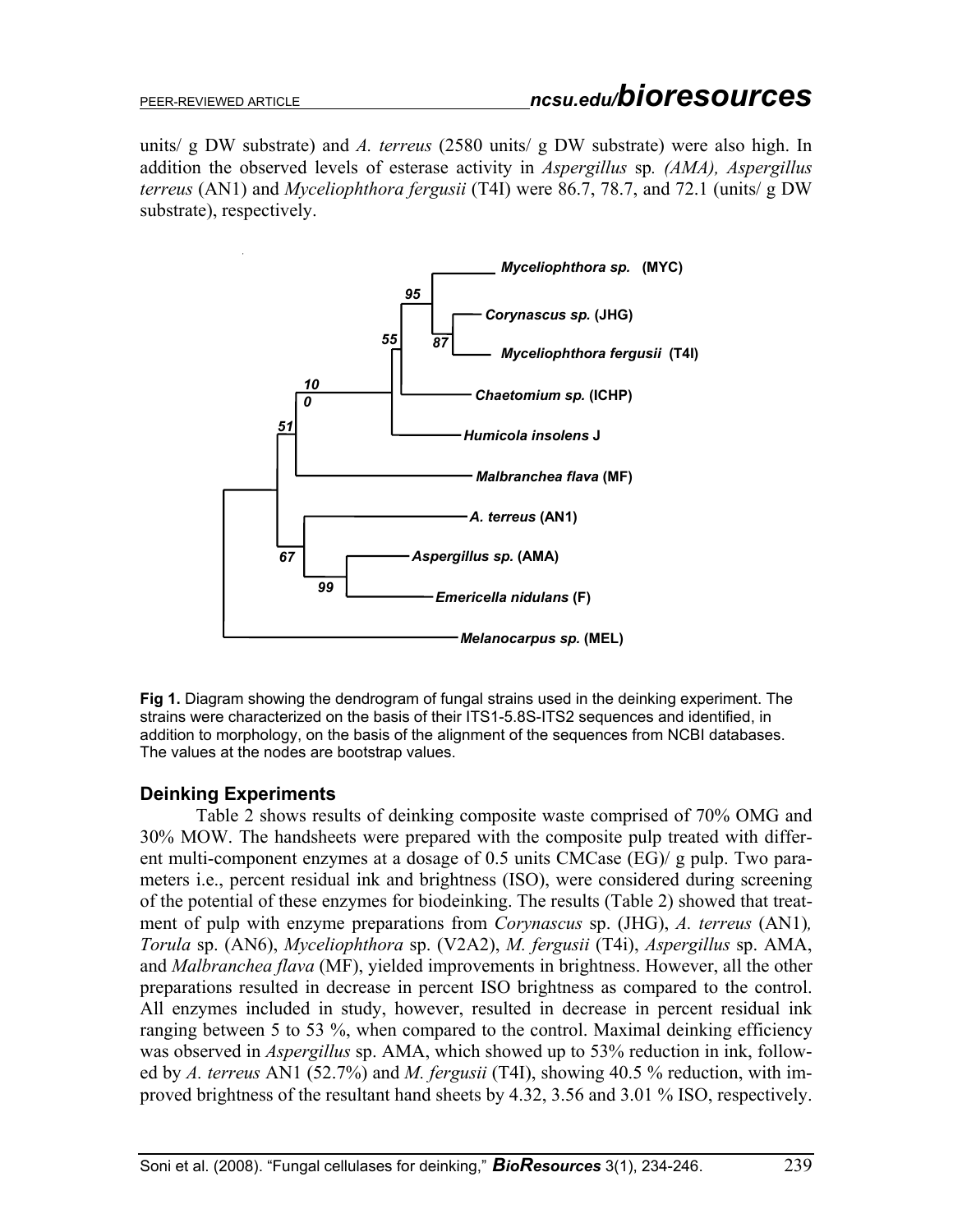### **Table 1.** Production of Cellulases and Xylanase by Thermophilic / Thermotolerant Fungal Isolates

| Location       | <b>Strains</b>                          | <b>CMC-ase</b><br>(Units/g) | Fpase<br>(Units/g) | β-gluco-<br>sidase<br>(Units/g) | <b>Avicel</b><br>adsorbable<br>activity<br>(Units/g) | <b>Xylanase</b><br>(Units/g) |
|----------------|-----------------------------------------|-----------------------------|--------------------|---------------------------------|------------------------------------------------------|------------------------------|
| Jammu          | Aspergillus sp. (LC11)                  | 48.0                        | 1.99               | 108.2                           | 3.7                                                  | 192                          |
|                | Corynascus sp. (JHG)                    | 51.2                        | 0.56               | 11.4                            | 24.8                                                 | 358                          |
|                | Aspergillus terreus<br>(AN1)            | 77.0                        | 4.65               | 500                             | $\overline{0}$                                       | 2580                         |
|                | Torula sp. (AN6)                        | 28.0                        | 0.142              | 22.0                            | 12.9                                                 | 82.0                         |
|                | Myceliophthora sp<br>(V2A2)             | 31.3                        | 0.627              | 20.13                           | 9.2                                                  | 590.2                        |
|                | Torula sp. (T22)                        | 11.4                        | 0.20               | 41.0                            | 2.9                                                  | 170                          |
|                | Torula sp. (T32)                        | 26.0                        | 0.96               | 9.8                             | 2.5                                                  | 206                          |
| Amritsar       | Torula sp. (ASS2)                       | 42.5                        | 0.99               | 63.3                            | 14.3                                                 | 260.9                        |
|                | Myceliophthora fergusii<br>(T4I)        | 36.7                        | 2.29               | 53.5                            | $\Omega$                                             | 884.7                        |
|                | Aspergillus sp. (AMA)                   | 98.5                        | 4.0                | 250                             | $\Omega$                                             | 2782                         |
|                | Melanocarpus (MEL)                      | 115                         | 11.65              | 27.4                            | $\overline{23}$                                      | 1990                         |
|                | Aspergillus sp. (A6)                    | 47.9                        | 0.85               | 24.8                            | 18.6                                                 | 225                          |
|                | $\overline{Emericella}$ nidulans. $(F)$ | 21.5                        | 2.4                | 77.0                            | 10.2                                                 | 329.5                        |
|                | Myceliophthora sp.<br>(MYC)             | 35.0                        | 2.44               | 7.48                            | 5.0                                                  | 900.2                        |
|                | Penicillium sp. (CD2W3)                 | 42.0                        | 2.33               | 110                             | 1.0                                                  | 6100                         |
|                | Malbranchea flava (MF)                  | 21.4                        | 2.16               | 22.3                            | <b>ND</b>                                            | 9000                         |
|                | Penicillium sp. (T4K)                   | 18.0                        | .72                | 24.0                            |                                                      | 43.0                         |
| Ahmed-<br>abad | Unidentified (CS12)                     | 54.0                        | 1.9                | 1.82                            | <b>ND</b>                                            | 302                          |
|                | Chaetomium sp.(1 CHP)                   | 54.5                        | 1.3                | $\overline{3.6}$                | <b>ND</b>                                            | 285                          |
|                | Humicola insolens (J)                   | 33.3                        | 1.99               | 55.8                            | 25.6                                                 | 271.9                        |

Activities expressed as units/g DW substrate; ND Not Determined

 The handsheets prepared from pulp treated with selected enzyme extracts of *Aspergillus* sp*.* AMA, *Aspergillus terreus* AN1, and *Myceliophthora fergusii* T4I were evaluated for optical as well as physical and mechanical strength in order to measure the influence of enzyme on deinking (Table 3). The results showed an appreciable increase in burst index and tensile strength of the handsheets prepared after enzymatic treatment. When compared to the control, maximal increases in burst index (74%) and tensile index (52%) were observed in the recycled fibre treated with the enzyme of *A. terreus*. On the other hand, a marked improvement in tear index (9.7%) was observed in the handsheets prepared of enzyme from *M. fergusii* (T4I). A negligible improvement in tear index was observed in hand sheets prepared with fibre treated with *A. terreus* (AN1) and *Aspergillus* sp. (AMA) enzymes.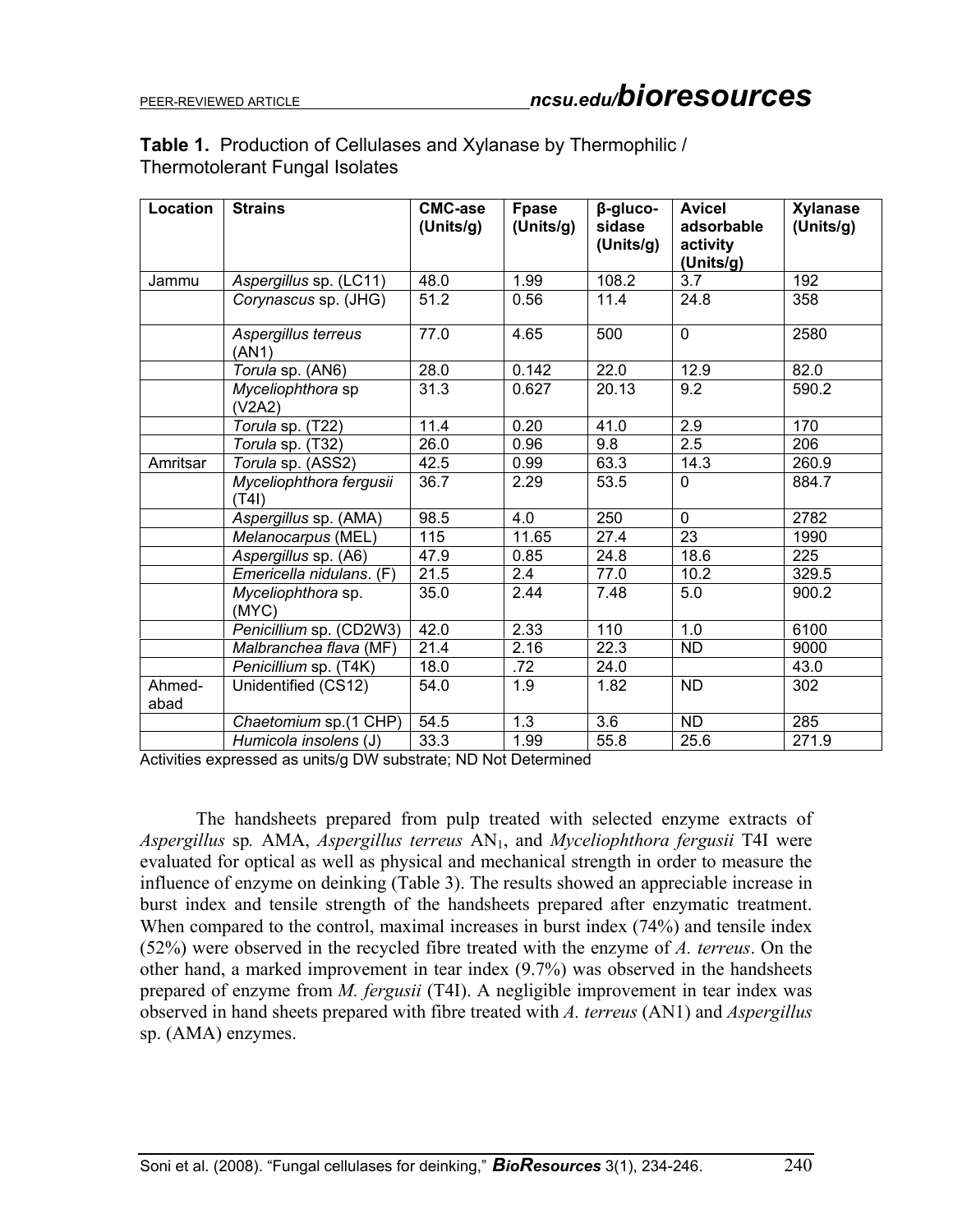| Sr. No.          | Organism                      | <b>Residual ink</b> | <b>Brightness</b> |  |
|------------------|-------------------------------|---------------------|-------------------|--|
| 1.               | Control                       | 63.62<br>$+1.34$    | 81.96<br>$+0.84$  |  |
| 2.               | Chemical deinking*            | $+2.80$<br>30.77    | 81.13<br>$+0.42$  |  |
| $\overline{3}$ . | Aspergillus sp. (LC11)        | $+0.28$<br>45.96    | 78.98<br>$+0.12$  |  |
| 4.               | Corynascus sp. JHG            | $+0.72$<br>60.29    | 84.30<br>$+0.20$  |  |
| $\overline{5}$ . | Aspergillus sp (AN1)          | $+0.33$<br>30.08    | $+0.05$<br>85.52  |  |
| 6.               | Torula sp. (AN6)              | 57.37<br>$+0.002$   | 80.00<br>$+0.005$ |  |
| $\overline{7}$ . | Myceliophthora sp (V2A2)      | $+1.51$<br>56.32    | 84.97<br>$+0.24$  |  |
| 8.               | Torula sp. (T22)              | 54.24<br>$+0.300$   | 77.76<br>$+0.13$  |  |
| 9.               | Torula sp. (T32)              | 66.39<br>$+0.49$    | 76.05<br>$+0.20$  |  |
| 10.              | Torula sp. (ASS2)             | $+0.36$<br>45.84    | 79.46<br>$+0.10$  |  |
| 11.              | Myceliophthora fergusii (T4I) | 37.84<br>$+0.54$    | 82.69<br>$+0.08$  |  |
| 12.              | Aspergillus sp. (AMA)         | 29.89<br>$+0.23$    | 86.28<br>$+0.05$  |  |
| 13.              | Melanocarpus (MEL)            | 60.63<br>$+0.58$    | 78.90<br>$+0.18$  |  |
| 14.              | Aspergillus sp. (A6)          | 60.65<br>$+0.43$    | 77.02<br>$+0.19$  |  |
| 15.              | Emericella nidulans. (F)      | 63.33<br>$+4.94$    | 79.11<br>$+0.36$  |  |
| 16.              | Myceliophthora sp. (MYC)      | $+3.39$<br>56.43    | $+0.45$<br>79.34  |  |
| 17.              | Penicillium sp. (Cd2W3)       | 59.25<br>$+2.62$    | 81.90<br>$+0.025$ |  |
| 18.              | Malbranchea flava (MF)        | $+0.59$<br>58.30    | 82.22<br>$+0.36$  |  |
| 19.              | Penicillium sp. (T4K)         | $+0.02$<br>58.04    | 80.04<br>$+0.01$  |  |
| 20.              | Unidentified (CS12)           | $+0.73$<br>66.14    | $+0.22$<br>78.61  |  |
| 21.              | Chaetomium sp. (ICHP)         | 52.96<br>$+0.93$    | 78.80<br>$+0.09$  |  |
| 22.              | Humicola insolens (J)         | $+1.5$<br>66.57     | 78.24<br>$+0.15$  |  |

#### **Table 2.** Effect of Enzymatic Treatment on Residual Ink and Brightness

\*Chemical deinking was carried out with Sodium silicate 2%; Sodium hydroxide 2% & H<sub>2</sub>O<sub>2</sub> 1% instead of enzyme.

# **Table 3.** Effect of the Enzymatic Treatment on Physical and Mechanical Strength Properties

|                          | Deinking<br>efficiency (%) | <b>Brightness</b><br>$(% \mathcal{L}(\mathcal{L})\cap \mathcal{L}(\mathcal{L}))$ | <b>Burst index</b><br>(KPa m <sup>2</sup> /g) | Tensile index<br>(Nm/q) | Tear index<br>(mNm <sup>2</sup> /g) |
|--------------------------|----------------------------|----------------------------------------------------------------------------------|-----------------------------------------------|-------------------------|-------------------------------------|
| Control pulp             |                            | 81.91                                                                            | 2.34                                          | 38.5                    | 9.3                                 |
| Aspergillus sp.<br>(AMA) | 53                         | 86.28                                                                            | 3.99                                          | 56.3                    | 9.5                                 |
| A. terreus               | 52.7                       | 85.52                                                                            | 4.09                                          | 58.80                   | 9.84                                |
| M. fergusii              | 40.5                       | 82.69                                                                            | 3.99                                          | 58.57                   | 10.21                               |

Composite paper waste used for preparing recycled sheets

### **Endoglucanases of Selected Isolates**

 The selected strains of *Aspergillus* sp. (AMA), *A. terreus* (AN1), and *M. fergusii* (T4I) were further characterized for multiplicity of the endoglucanases (EG). The enzyme extracts were resolved on PAGE, and zymogram for EG were developed. The results in Fig. 2 showed the presence of 4 endoglucanases of different electrophoretic mobility in *A. terreus* (AN1) and three isoforms in extracts of Aspergillus sp. (AMA) and *M. fergusii* (T4I). The EG of strains of *Aspergillus* sp. (AMA) and *A. terreus* (AN1) exhibited optimal activity in range at  $50^{\circ}$ C, whereas, *M. fergusii* (T4I) was optimally active at  $60^{\circ}$ C. The enzymes from all three strains retained 100% activity up to pH 6.0 (Fig. 3).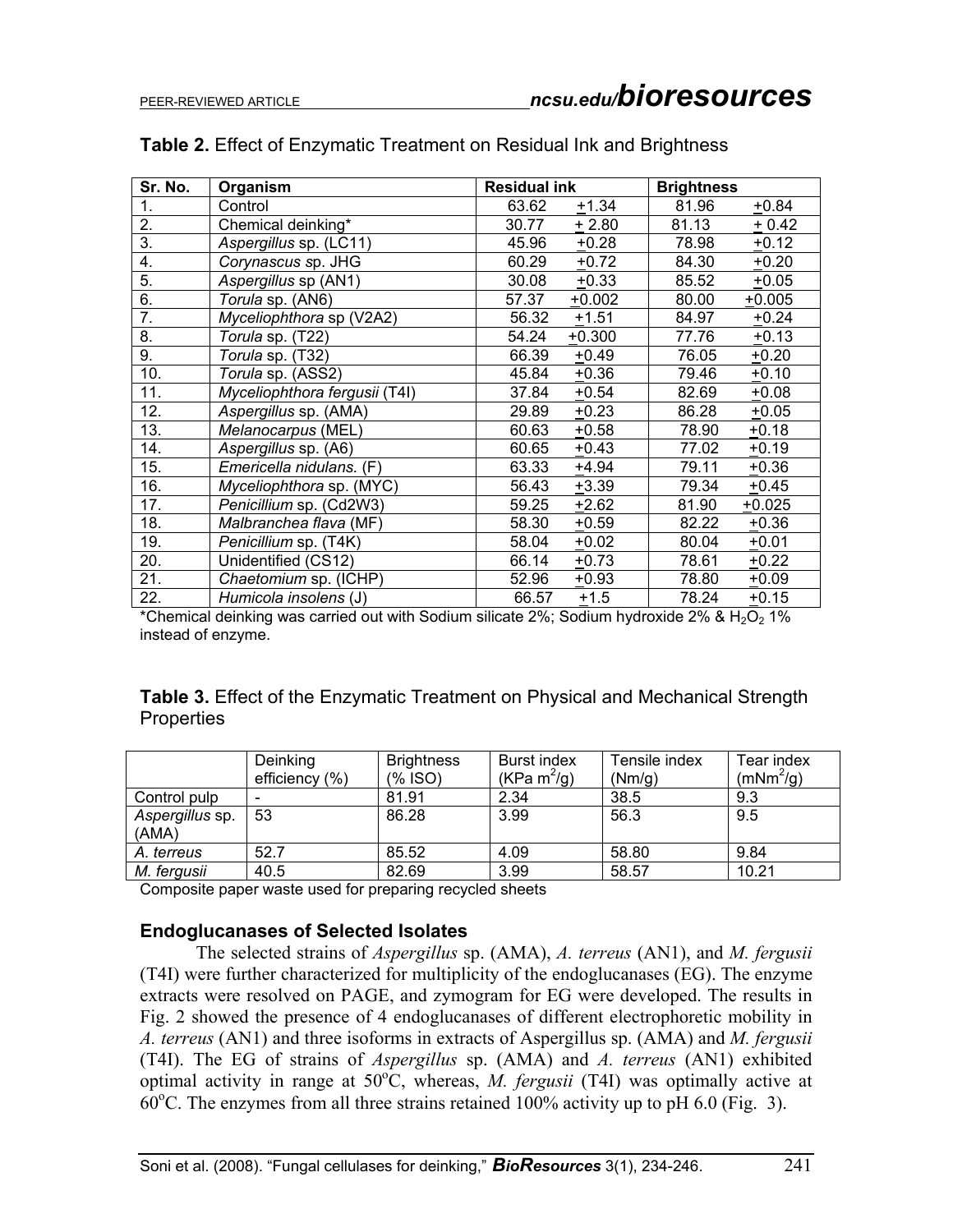

(a) (b) (c) **Figure 2.** Zymogram showing multiplicity of endoglucanase in (a) *M. fergusii* (T4I) b) *Aspergillus* sp. (AMA) c) *A. terreus* (AN1) resolved by PAGE.



**Figure 3.** Effect of temperature (a) and pH (b) on the cellulase activity of *Aspergillus* sp. AMA, *Aspergillus terreus* AN1 and *Myceliophthora fergusii* T4I.

#### **DISCUSSION**

 The biological option, using cellulases and esterases, is now a well-documented approach for deinking and recycling of waste paper. Many research papers and a few patents in recent past have been published in this regard. Most of the initial studies on deinking have been carried out with a view to replace chemicals with enzymes. The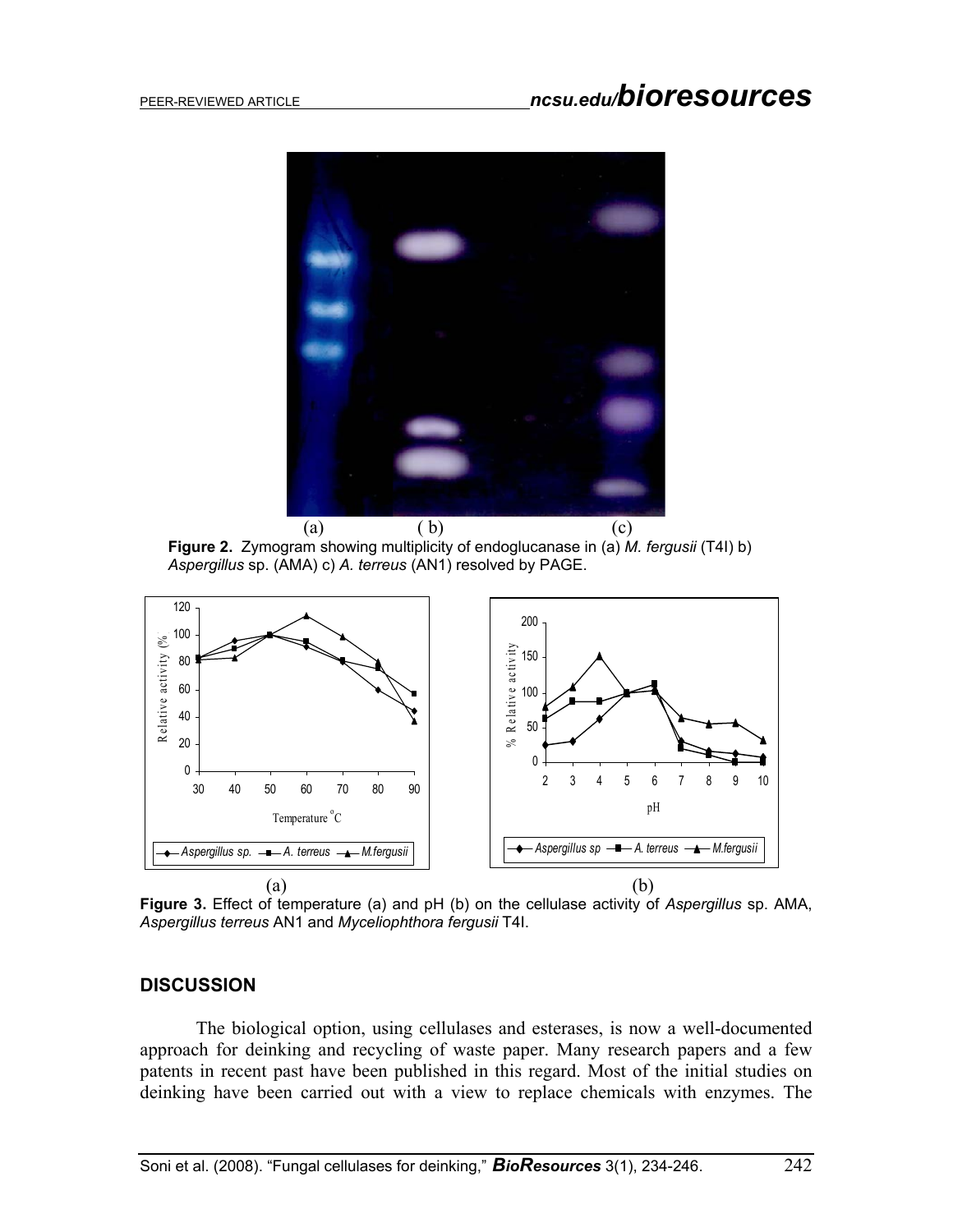cellulases that have mainly been tested are the commercially available sources of multi/mono-component enzyme preparations of *Trichoderma reseei*, *H. insolens* supplied by Novo-Nordisk, IOGEN, Genencor, etc (Pala *et al*., 2004; Jefferies et al. 1994). In addition a few of the recent studies have also tested cellulases (with xylanase activities) from the wild type isolates of *A. terreus, Aspergillus* L22, *Trichoderma pseudokoningii, Gleophyllum* sp*. ,* O*rpinomyces* sp*. , Fusarium* sp., etc. (Marques et al. 2003; Gubitz et al. 1998; Geng and Li 2003; Vyas and Lachke 2003).

 These enzyme preparations contain mixtures of cell wall degrading enzymes, with endoglucanase (EG) as an important component that randomly chops off the pulp fiber on which ink is sticking. However, most of the cellulase preparations contain multiple forms of EG, which may be classified in the same or different cellulase families. The endoglucanase on the basis of amino acid sequence/hydrophobic cluster analysis can be classified into different families (Henrissat et al*.* 1988). These EG on the basis of affinity for crystalline cellulose, can be further subdivided into those that contain Cellulose Binding Module (CBM) and have specific mechanism of action that is different from those that lack CBM. EG with CBM containing a catalytic domain that is joined to CBD by a linker rich in threonine, serine, and proline (Harrison et al*.* 1998) have been reported both in endoglucanases and cellobiohydrolases of *Trichoderma reesei, Humicola insolens,* etc. On the other hand, a few of the cellulases classified in families 5, 7, and 12 are reported to lack CBD (Lonsky and Negri 2003). Family 5 endoglucanases from *Bacillus* sp. strain KSM-64, and *A. aceulatus*, family 7 cellulase from *H. insolens* and *M. thermophila* as well as family 12 cellulase from *T. reesei,* which lack CBD are preferred endoglucanases for deinking and textile industry (Lonsky and Negri 2003). Similarly, cellulases Cel B and Cel E from anaerobic fungus *Orpinomyces* sp. that lack CBD have been found suitable for deinking of MOW (Geng and Li 2003). During extensive screening we identified *Aspergillus* sp. (AMA), *A. terreus* (AN1), and *M. fergusii* (T4I) as the strains that produced multiple isoforms of EG and did not show avicel adsorbable endoglucanase activity (AAEG), indicating an apparent lack of CBD. Furthermore, enzymatic deinking with these strains was found to be most efficient, as compared to other sources. Moreover, during purification we found that the endoglucanases bound tightly to the phenyl sepharose column, indicating the hydrophobic nature of enzyme. It has been suggested that removal of fibrous material from toners particles would increase hydrophobicity and thereby facilitate separation during flotation (Jefferies et al. 1994).

 The next important thing considered in this paper was to isolate enzymatic sources that exhibit high enzyme titres in the culture extracts for process economics. The screening of fungal isolates for production, of cellulases, and hemicellulase, by Solid Substrate Fermentation (SSF), using rice straw as a carbon source, was employed. We have previously shown that rice straw, owing to its heterogeneity of composition, is a suitable source of carbon for producing plant cell wall degrading enzymes by *Myceliophthora* sp., *Melanocarpus* sp. and *Scytilidium thermophilum* (Badhan et al*.* 2007; Jatinder et al. 2006 a & b). The screening showed *Aspergillus* sp. and *A. terreus*, produced high titres of EG, the observed FPase and  $\beta$  glucosidase activities were also appreciably higher, and the ratio of FPase: β glucosidase was around 70 to 100. The enzyme preparations also contained good levels of xylanases and esterases. It has been shown in a recent patent (Yang et al. 2004) that enzymes with FPase to β glucosidase in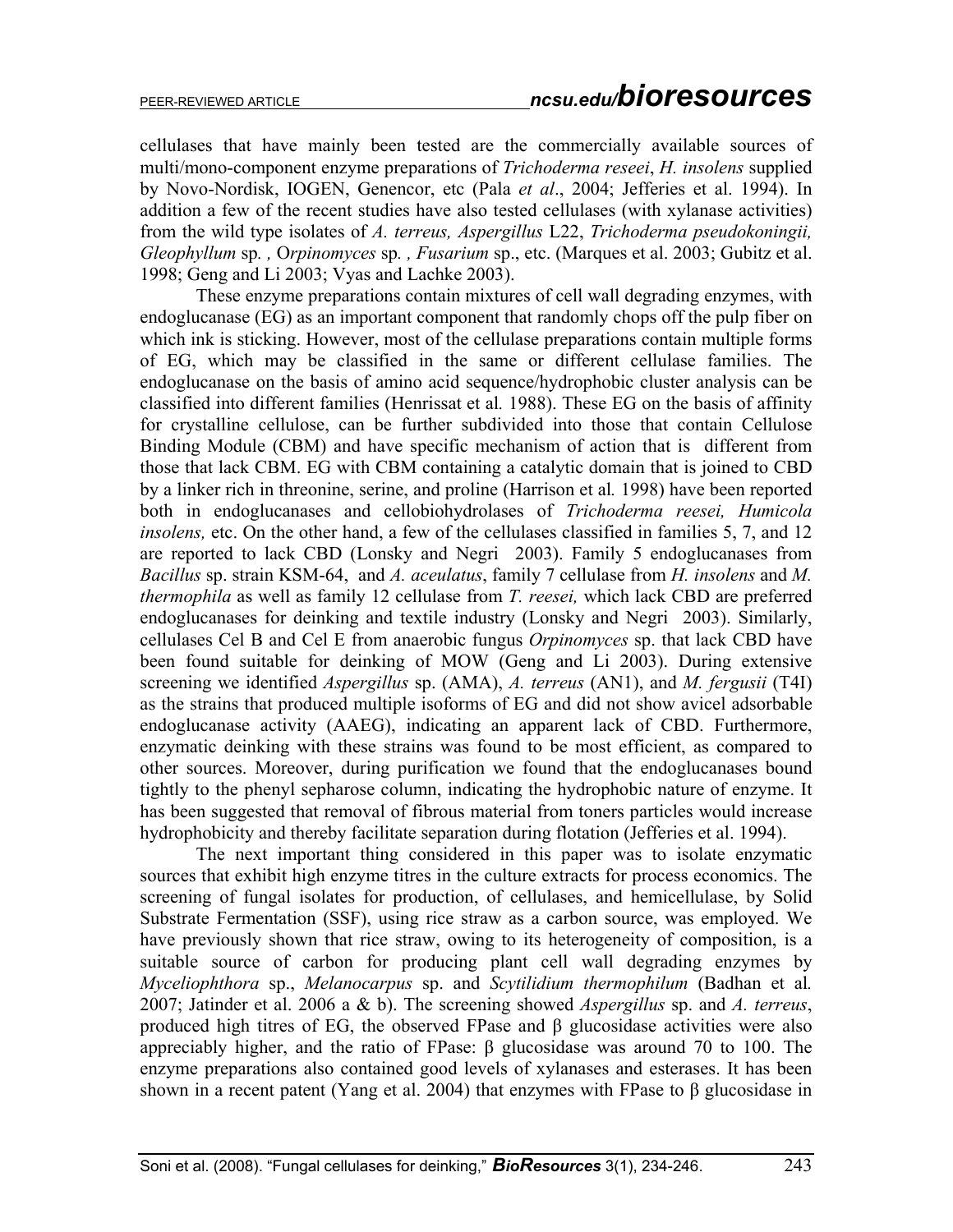ratio of 1: 100 are efficient for deinking of MOW. In a previous study the positive role of xylanases from *T. lanuginosus* as an additive to endoglucanases was shown to enhance removal of toners from laser printed ink (Gübitz et al. 1998).

 The observed enzyme titres in selected isolate of *A. terreus* AN1 in the present study was appreciably higher than that reported in the *A. terreus* isolate CCMI 498 by Marques and co-workers (2003), which may be attributed to the fact that geographically distinct strains show marked variations in the enzyme titres and hence there is need to isolate and screen geographically distinct strains (Sonia et al. 2005).

 Following the enzymatic deinking protocol as suggested by Pala and co-workers (2004), we found that deinking of the composite waste by selected enzymes from *A. terreus* (AN1), and *Aspergillus* sp. (AMA) were efficient for deinking. The observed percent deinking were apparently higher as compared to those observed for different commercial enzymes for deinking of non-impact ink printed paper (Pala et al. 2004), however, it may be noted that ink removal from non-impact printing is considered more difficult as compared to other printed paper types. The reason for the observed efficient removal by selected enzymes in this study may be ascribed to either reduction in ink particle size or modification of the ink/surface properties by these enzymes. Moreover, it has also been observed that the removal of the toners with EG without CBD is more efficient in presence of surfactant, as compared to the one with CBD, as these cellulases bind tightly to the cellulose fibre and their removal by non-ionic surfactants is relatively difficult (Lonsky and Negri 2003). The observed reduction in the residual ink also correlated well with the improved brightness of the handsheets. The observed improvement in percent ISO brightness of paper furnishes treated with *Aspergillus* sp. AMA enzyme is among one of the highest reported (Vyas and Lachke 2003). However, no such correlation between deinking and brightness was observed as reported previously (Jefferies et al*.* 1994). The presence of the pigments in the crude enzyme preparations may some time hinder the improvement in brightness of the paper, and therefore use of partially purified enzymes is the suggested approach.

 An appreciable improvement in physical properties of the handsheets prepared with selected enzymes in this study was observed. In fact the observed levels of improvement were much higher as compared to those reported by Pala et al. (2004). However, the observed increases in tensile index and burst index may be attributed to inter-fiber bonding that are characteristic of furnishes from OMG, as used in the present study. A recent patent reported enzymatically deinked paper with 50 to 150% increased tensile index (Lonsky and Negri 2003). Our study showed that rigorous and systematic screening of suitable microbial sources of enzymes can be useful in developing efficient deinking technologies. Further work on the purification of mono-component enzymes and their role in deinking from *Aspergillus terreus* AN1 and *Aspergillus* sp, AMA, as well as improvement of strains by protoplast fusion, cloning and over expression, etc. for achieving higher enzyme titres, is in progress.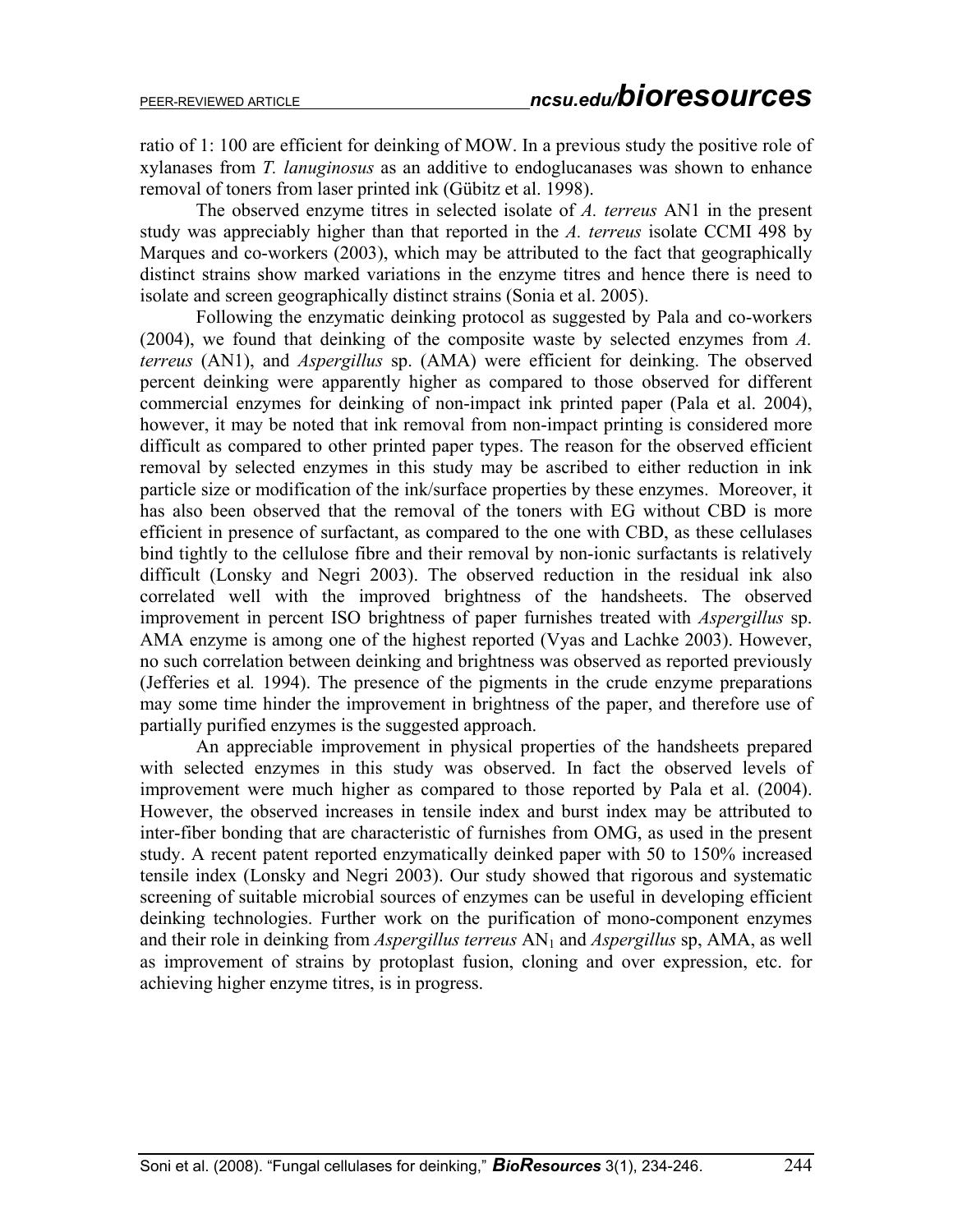#### **ACKNOWLEDGEMENT**

 The funding of this research project to BSC by the Department of Biotechnology, Ministry of Science & Technology, Government of India, is duly acknowledged.

### **REFERENCES CITED**

- Arifoglu, N., and Ogel, Z. B. (2000). "Avicel adsorbable endoglucanases production by thermophilic fungus *Scytalidium thermophilum* type culture *torula thermophila*," *Enz. Microb. Technol.* 27, 560-569.
- Badhan, A. K., Chadha, B. S., Kaur, J., Saini, H. S., and Bhat, M. K. (2007). "Production of xylanolytic and cellulolytic enzymes by thermophilic fungus *Myceleophthora sp.* IMI387099," *Biores Technol*. 98, 504-510.
- Cooney, D. C., and Emerson, R. (1964). In: *Thermophilic fungus: An Account of their Biology, Activities and classification.* W. H. Freeman and Co., San Francisco, pp-1- 88.
- Elegir, G., Panizza, E., and Canetti, M. (2000). "Neutral enzyme assisted deinking of xerographic office waste with cellulose/amalase mixture," *Tappi. J*. 83, 11-71.
- Geng, X., and Li, K. (2003). "Deinking of recycled mixed office paper using two endoglucanases, Cel B and Cel E, from the anaerobic fungus *Orpinomyces* PC-2," *Tappi. J*. 2, 29-32.
- Ghatora, S. K., Chadha, B. S., Saini, H. S., Bhat, M. K., and Craig, F. (2006). "Diversity of plant cell wall esterases in thermophilic and thermotolerant fungi," *J. Biotechnol*. 125, 434-445.
- Gubitz, G. M., Mansfield, S. D., Bohm, D., and Saddler, J. N. (1998). "Effect of endoglucanases and hemicellulases in magnetic and flotation deinking of xerographic and laser-printed paper," *J. Biotechnol*. 65, 209-215.
- Harrison, M., Nouvenes, A., Jardine, D., Zachara, N., Googly, A., Nevalainen, H., and Packer, N. (1998). "Modified glycosylation of cellobiohydrolase I from a high cellulase-producing mutant strain of *Trichoderma reesi*," *Eur. J. Biochem.* 256, 119- 127.
- Henrissat, B., Claryssens, M., Tomme, P., Lemesla, L., and McRhan, J. P. (1988). "Cellulase families revealed by hydrobhophic cluster analysis," *Gene* 81, 83-95.
- Jatinder, K., Chadha, B. S., and Saini, H. S. (2006 b). "Optimization of medium components for production of cellulases by *Melanocarpus* sp. MTCC 3922 under solid-state fermentation," *World. J. Microbiol. Biotechnol.* 22, 15-22.
- Jatinder, K., Chadha, B. S., and Saini, H. S. (2006a). "Optimization of culture conditions for production of cellulases and xylanases by *Scytalidium thermophilum* using response surface methodology," *World. J. Microbiol. Biotechnol*. 22, 169-176.
- Jeffries, T. W., Klungness, J. H., Sykes, M. S., and Rutledge, C. K. R. (1994). "Comparison of enzyme-enhanced with conventional deinking of xerographic and laser-printed paper," *Tappi J*. 77, 173-179.
- Lonsky, W. F., and Negri, A. R. (2003). "Enzymatic treatment of pulp to increase strength using truncated hydrolytic enzymes," *US Patent* 6635146.